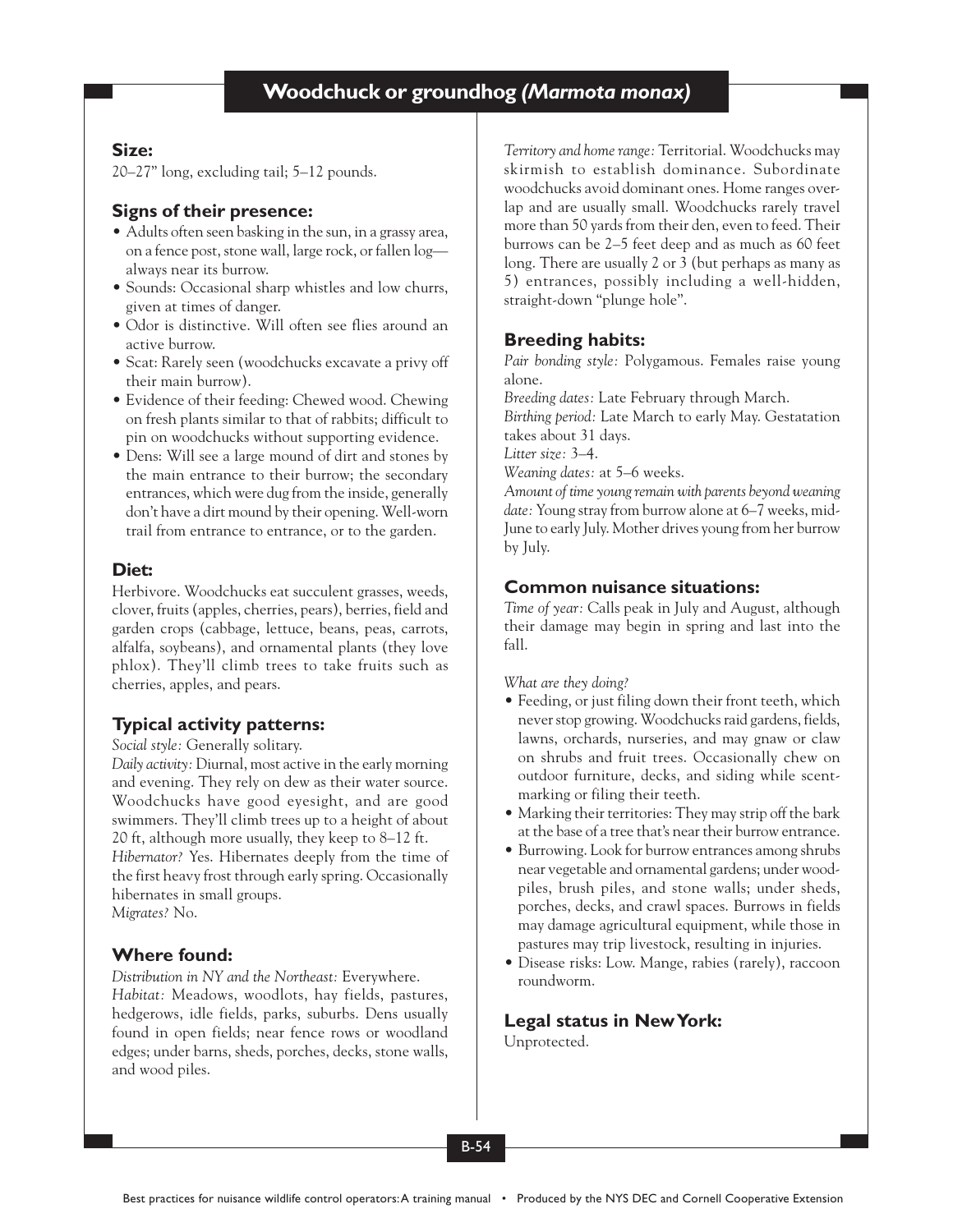#### **Woodchuck**

### **Best practices**

Just when you thought it was all over, year-old woodchucks will occupy abandoned burrows. You can try filling in the burrows, but they may re-open the holes.

*Remove artificial food sources and shelter:*

• Remove brush piles and debris, and keep areas welltrimmed.

*Protect vulnerable crops:*

- Erect a "rat wall" fence around gardens and fields. Make sure the woodchucks can't climb over or dig under this barrier. Use  $1-1<sup>1</sup> / \frac{1}{2}$ " chicken wire. The fence must be 4 feet high and buried 1 foot deep; if you prefer, you can bury it only 1–2" down, if you bend the edge outward into a "L" shape that sticks out at a 90° angle to prevent the woodchucks from burrowing underneath it. Also bend the top 15" of the fence out at a 45º angle to keep them from climbing over it, or add an electric wire strung 4–5" above ground level, and 4–5" from the outside of the fence.
- Another modification of the rat wall design. Use 2x4" welded wire that's 2 ft. high, bottom buried in the L-shaped shelf as described above. String an electric wire across the top of the fence. (Durable and effective but more expensive.)

*Keep them from denning under buildings:*

First step: Remove any current residents. Exclude them with a one-way door when young are old enough to be mobile.

*If this is a preventive action, or there are no young present, can:*

• Screen areas under decks, porches, and houses with the rat wall fence, as described above. Attach the top of the fence to the structure.

*If young are present, remove the entire family before blocking the entrance to their den:*

- If the young are older and mobile, install a one-way door over the entry hole. They'll leave but won't be able to re-enter.
- Trap and release strategies to reduce the risk of orphaning wildlife: The best way to prevent orphaning is to convince your customers to wait until the young are mobile before removing, repelling, or excluding the family from the site. If that's unacceptable, you can try to capture and remove

both the female and all of her young and hope that she will retrieve them and continue to care for them.

- Capture the mother and young. Cover cages during transport to minimize stress. Release them on-site, preferably in the morning.
- Place the female and young in a release box. Many NWCOs use a simple cardboard box, others use a wooden nest box, such as a wood duck box, and some prefer plastic boxes. Use a larger box with a 7" hole. (One NWCO recommends a 2x2x1 ft. box.)
- Make sure the animal cannot immediately get out of the box by covering the hole. Then move them to a quiet place outdoors. Remove the cover so the female can get out of the box. Another option is to build a box with a sliding door. Leave the door open about an inch, to keep the heat inside but make it easy for the female to slide it fully open so she can retrieve her young.
- Some NWCOs prefer to use heated release boxes. Use heat when appropriate, and make sure that the box doesn't get too hot. You may want to provide heat in just one area. Also, assume that if you put something in the box, they will chew on it. Don't give them access to anything that they shouldn't eat, such as wires. That means that if you choose to use a household heating pad as the heat source, make sure the animals can't reach the wires. To avoid that problem, one NWCO builds his boxes with a double floor, placing the heating pad in the space between the floors. Other options for heat sources include microwaveable heating pads and warm soapstones.
- If you can't catch the female, put the young in the release box and locate it as close to the entry site as possible.
- Cover the hole to the burrow with a soft plug to make sure that no woodchucks are still using it. Check the next day to see if the young are still there. If so, they've probably been abandoned. There hasn't yet been enough research on this technique, so its effectiveness is unknown. It's likely to be more effective with older, more experienced females; younger females might abandon their young more readily.

## **Trapping strategies:**

### *Live traps:*

- Cage trap should be at least 10x10x24". Double door traps should be at least 10x10x30".
- Conceal the trap, using grass or canvas.